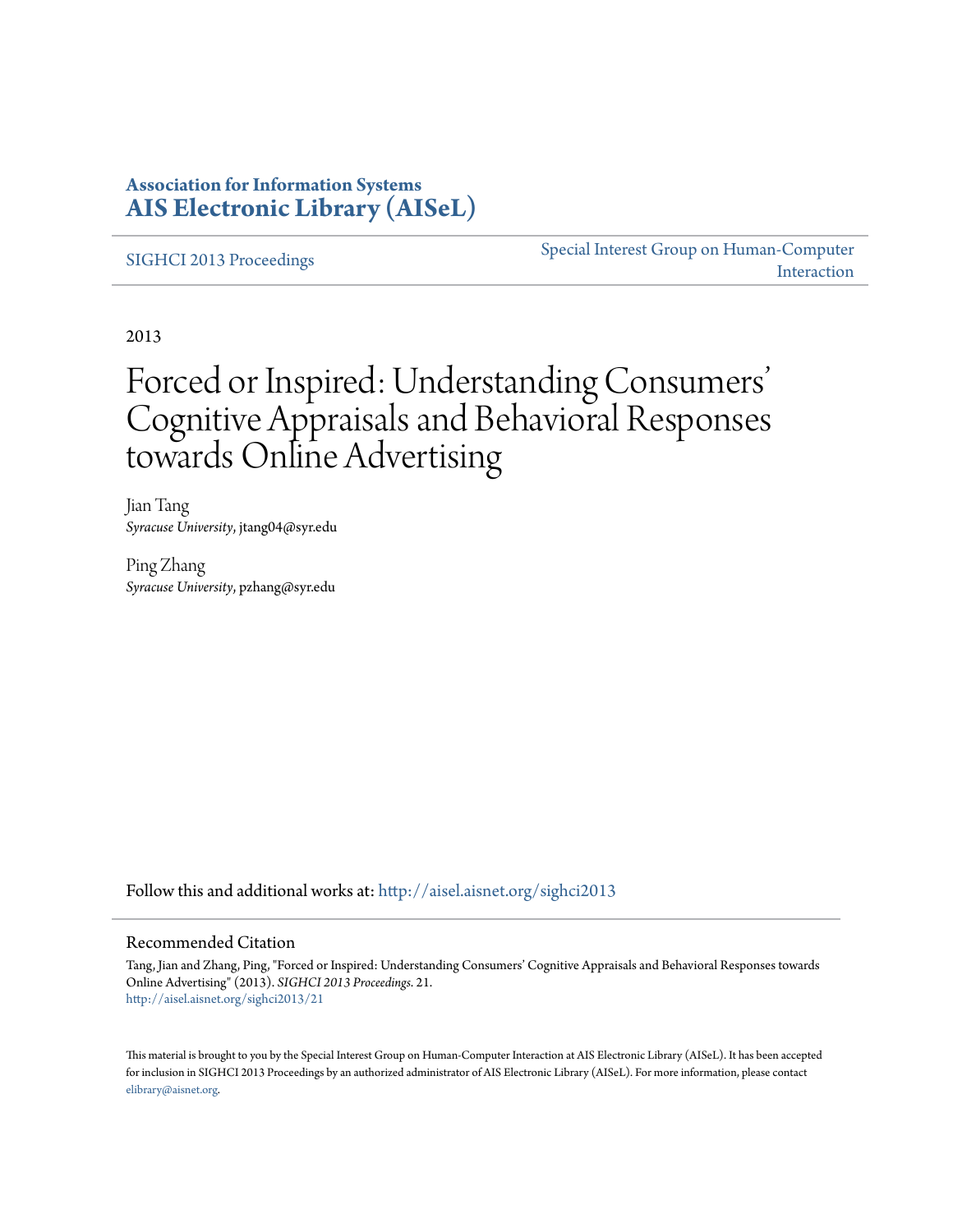# **Forced or Inspired: Understanding Consumers' Cognitive Appraisals and Behavioral Responses towards Online Advertising**

**Jian Tang** School of Information Studies Syracuse University jtang04@syr.edu

# **ABSTRACT**

Drawing upon the coping theory and the stimulusorganism-response (S-O-R) model, this paper proposes a research model to understand consumers' behavioral responses toward online ads. We posit that a combination of primary appraisals (perceived gain/loss) and secondary appraisals (perceived control) of ads' design features influences consumers' emotional states (positive affect vs. negative affect) and motivational states (reactance vs. inspiration) that further lead to their behavioral responses. The behavioral responses are conceptualized along two dimensions: behavioral directions (approach vs. avoidance) and intensity of behavioral efforts (active vs. passive). This study contributes to the extant literature by emphasizing both the negative and positive aspects of consumers' interactions with online ads and incorporates the effects of emotional and motivational states in mediating and influencing consumer behaviors. It can also potentially have practical implications in improving online advertising design.

# **Keywords**

Cognitive appraisal, reactance, inspiration, ad features, behavioral responses, motivational states, emotion

# **INTRODUCTION**

Consumers may have mixed evaluations and attitudes toward online ads and adopt different strategies to deal with them. A majority of prior studies mainly focus on the negative side of online ads, such as intrusiveness, irritation, and avoidance (Baek & Morimoto, 2012; Cho & Cheon, 2004; McCoy, Everard, Polak, & Galletta, 2007; Prendergast, Wah-leung, & West, 2010). Yet, only a few studies investigated the positive sides of online advertising, such as its contribution to brand awareness. The recognitions of the negative or positive sides of those online ads lead to distinct consumer behavioral responses.

Behavioral responses are manifested actions undertaken by individuals in response to encounters in internal or external environments. Many prior studies have focused on the directional aspect of behavioral responses and summarized approach and avoidance as two general behavior types (Clark, Ezell, Clark, & Sheffield, 2009;

**Ping Zhang** School of Information Studies Syracuse University pzhang@syr.edu

Eroglu, Machleit, & Davis, 2003; Mehrabian & Russell, 1974). Yet, the variation of behavioral responses is not limited to the directional difference. Another important aspect is the amount of behavioral efforts a person invests in performing the action. For instance, consumers may be willing to make more efforts to take actions under some circumstances than they would in other situations. The magnitude dimension of behaviors, captured by activepassive behaviors, adds to the approach-avoidance dimension to provide significant meaning to understand consumer behaviors.

In this study, we emphasize both positive and negative sides of consumer interactions with online ads. To better understand the antecedents of behavioral responses to online ads, we develop a research model on the basis of the coping theory and the S-O-R model to depict the direct and indirect effects of ad features on cognitive appraisals, emotional and motivational states, and subsequent behavioral responses.

# **THEORETICAL FOUNDATION**

# **The Coping Theory**

Facing unwanted or annoying online ads, consumers may go through a coping process. The coping theory is proposed by Lazarus and Folkman (Folkman, 1992; 1984) to describe procedures of stress coping. The primary appraisal is the judgments of the influences of an encounter on a person: irrelevant, benign-positive, or stressful. The secondary appraisal is concerned with what can be done to cope with the encounter. In the process of primary appraisal, the person asks "what do I have at stake in this encounter?" and in the process of secondary appraisal, the question is "what can I do?" (Lazarus & Folkman, 1984). Beaudry and Pinsonneault (2005) provides a step further to explain how coping theory can be applied to understand user adaptation behavior when they encounter innovative IT event in working environment. The primary appraisal is one's assessment of the expected consequences of an IT event (opportunity vs. threat), and the secondary appraisal is the assessment of one's control over the situation (high vs. low).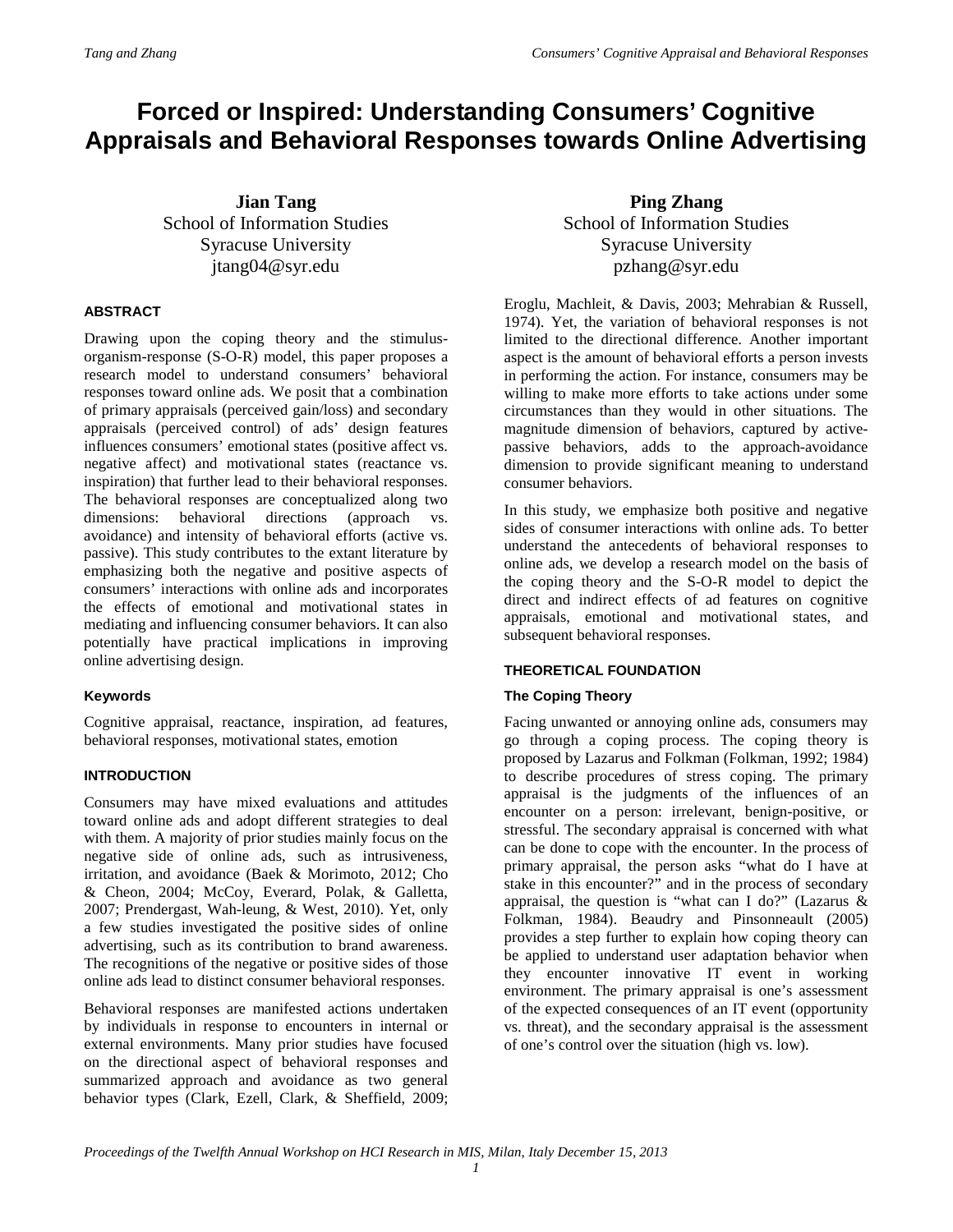## **The Stimulus-Organism-Response Model**

Mehrabian and Russell (1974) propose a stimulusorganism-response (S-O-R) framework to summarize the effects of environmental stimuli (physical or social) on human emotional responses, and subsequently, their behaviors (approach vs. avoidance). Stimuli are the objective features in the physical environment, which directly affect a person's emotional state and subsequent behaviors. Emotion states would also mediate the effects of environmental stimuli on the person's behavior responses. Approach behavioral response indicates that the person stays and enjoys the external environment, whereas avoidance behavioral response indicates the person leaves or escapes from the environment.

The S-O-R model has been used in different research contexts to investigate interplays between behavioral settings and human beings, and has been particularly popular in enhancing the understanding of atmospheric effects in in-store and online shopping (Eroglu, Machleit, & Davis, 2001; Eroglu, et al., 2003; Huang, 2003; Parboteeah, Valacich, & Wells, 2009; Turley & Milliman, 2000).

# **RESEARCH MODEL AND PROPOSITIONS**

## **The Research Model**

The S-O-R model provides a theoretical base to construct our proposed research model (Figure1). It explicitly lays out the boundaries and sequences of ad stimuli, emotion states as well as behavioral responses. The application of the coping theory assists the conceptualization of cognitive appraisals of positive side (opportunities or gains) and the negative (threats or losses) side. Therefore, we propose to include four major components to present a systematic view of the consumer-ad interactions: ad features, cognitive appraisals, emotional and motivational states, and behavioral responses. Ad features are stimuli that affect two types of cognitive appraisals: primary appraisal (perceived gain and perceived loss) and secondary appraisal (perceived behavioral control and perceived stimulus' controllability). The results of two types of cognitive appraisals lead to consumers' formation of their emotional and motivational states, which may influence four types of behavioral responses respectively.



**Figure 1. A Proposed Research Model on Behavioral Responses to Ad Features**

#### **Behavioral Responses**

Behavioral responses are manifested actions in response to changes of emotion states elicited by the environmental stimuli (Mehrabian & Russell, 1974), behavioral outcomes adopted by a person after the appraisal processes (Lazarus & Folkman, 1984), or energized actions driven by motivational states. In the context of online advertising, some studies investigate consumer behaviors in terms of general directions such as approach vs. avoidance, while others examine specific behavioral responses, such as clicking behaviors, durations of viewing, purchases, revisits, etc. (McCoy, Everard, Polak, & Galletta, 2008; Wang & Sun, 2010). We plan to study behavioral responses with a two-dimensional view shown in Table 1.

## *Directions of Behavioral Response*

Ample evidence supports the directional dimension of behavioral responses. Approach and avoidance are recognized as fundamentally different concepts in motivation and decision theories (Elliot, 2006; Liang & Xue, 2009). For instance, Elliot (2006) states approachavoidance are distinct energization directions. Approach motivation encourages behaviors towards the positive stimuli, whereas the avoidance motivation leads to behaviors away from the negative stimuli. Approach and avoidance are also conceptualized as actual behavioral responses in S-O-R related literature (Fishbein & Ajzen, 1975; Mehrabian & Russell, 1974) and in the stress coping literature (Roth & Cohen, 1986; Skinner, Edge, Altman, & Sherwood, 2003).

In our study, we use approach and avoidance to indicate actual behavioral responses. Two general ways of studying approach-avoidance behaviors in extant literature are: 1) treating them as two ends of a bipolar continuum that differ in magnitude (Clark, et al., 2009); and 2) viewing approach-avoidance as distinct human behaviors measured by different scales (e.g.,Finset, Steine, Haugli, Steen, & Laerum, 2002; Yani-de-Soriano, Foxall, & Newman, 2013), because they are associated with different biological brain structures (Sutton & Davidson, 1997). Those studies treat approach and avoidance as basic behavioral directions without further probing the magnitude issue. Only a few studies touch upon the magnitude aspect. For instance, Finset et al. (2002) classified avoidance behaviors as: 1) a passive or disengaged way of dealing with stressful events or 2) an active orientation away from the stressor. However, these studies are very fragmented and lack a systematic discussion of effort magnitude.

#### *Intensity of Behavioral Efforts*

The terminology of active-passive is used to represent coping strategies that have been adopted by people to deal with affect, arousal, and stress (Asmus & Bell, 1999; Hobfoll, Dunahoo, Ben-Porath, & Monnier, 1994). Bongard (1995) differentiates active coping and passive

*Proceedings of the Twelfth Annual Workshop on HCI Research in MIS, Milan, Italy December 15, 2013*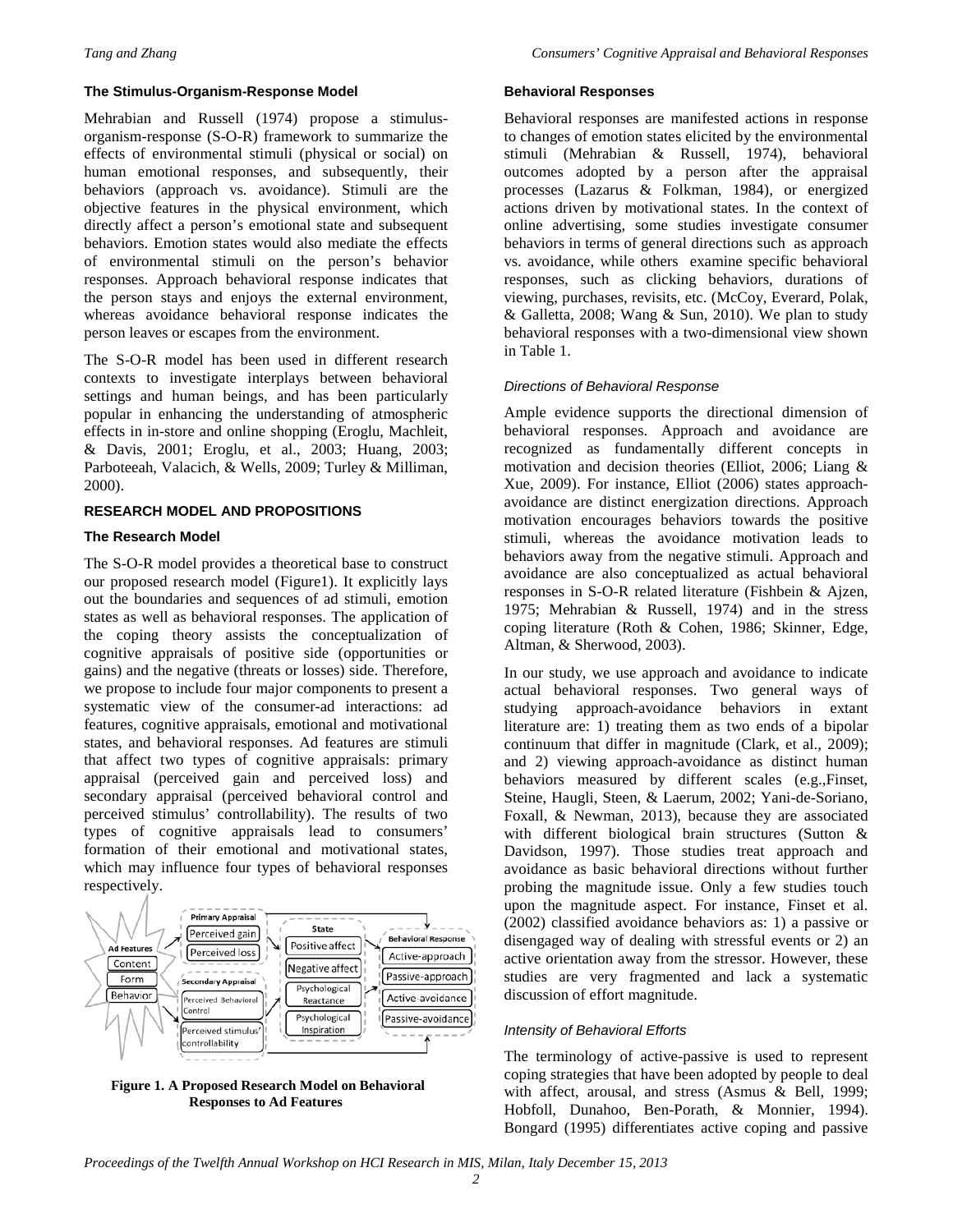coping by its influences to the outcome of an event. Active coping occurs when an individual can influence the outcome, which also requires enhance effort, whereas passive coping happens when an individual have no influences on the outcome, which involves little effort. Active or passive coping can be reflected by cardiovascular responses, such as heart rate and blood pressure in the area of the psychophysiology (Bongard, Pfeiffer, Al'Absi, Hodapp, & Linnenkemper, 1997). Active and passive dimension is also used to understand the social networking sites usage. An examples of active behaviors is posting, yet viewing is considered as a type of passive behavior (Pagani, Hofacker, & Goldsmith, 2011). These studies inexplicitly use the intensity of effort as an indicator to interpret individual behaviors.

In the research model, we explicitly focus on the behavioral effort (not the mental effort) and propose to use active-passive dimension to represent the magnitude difference of behavioral efforts.

## *Four Types of Behavioral Responses*

Table 1 lists brief descriptions of four types of behavioral responses across two dimensions: active-approach, passive-approach, active-avoidance, and passiveavoidance. Figure 2 is a visualization of examples of behavioral responses in a two-dimensional space in the context of online advertising.

|                                          |         | <b>Behavioral Direction</b>                                      |                                                                     |
|------------------------------------------|---------|------------------------------------------------------------------|---------------------------------------------------------------------|
|                                          |         | Approach                                                         | Avoidance                                                           |
| $\overline{\mathbf{s}}$<br>Inten<br>Beha | Active  | Make behavioral<br>efforts to move toward<br>the stimuli         | Make behavioral efforts<br>to move away from the<br>stimuli         |
|                                          | passive | Make little behavioral<br>efforts yet move<br>toward the stimuli | Make little behavioral<br>efforts yet move away<br>from the stimuli |

**Table 1. A Two-Dimensional View of Consumers' Behavioral Responses to Online Ads**



*Note: The intervals between dots along the passive-active axis is not significant to indicate the differences of intensity of behavioral effort*

#### **Figure 2. Visualization of Behavioral Responses in A Two-Dimensional Space**

# **Emotional and Motivational States**

Emotion and motivational states are the immediate antecedents of behavioral responses. The experience of emotions (positive affect vs. negative affect) and

motivational states (inspiration vs. reactance) are associated with different types of behavioral responses.

# *Positive Affect and Negative Affect*

Emotions are induced affective states triggered by stimuli in one's environment (Zhang, 2013). Positive affect and negative affect are two dominant dimensions of affective structure in ICT evaluation (Zhang & Li, 2007). Watson and Clark (1988) argue that positive affect and negative affect are not necessarily two opposite factors, and they can be represented as orthogonal dimensions. Positive affect (PA) reflects the "extent to which a person feels enthusiastic, active, and alert;" while negative affect (NA) is "a general dimension of subjective distress and unpleasant engagement that subsumes a variety of aversive mode states, including anger, contempt, disgust, guilt, fear, and nervousness" (Watson, et al., 1988, p.1063). PA involves feelings of energy, confidence, and enthusiasm and is posited to direct approach behavior, whereas NA refers to feelings of nervousness and fear, is associated with behavioral inhibition system and leads individuals to avoid the trouble (Carver, 2001; Watson et al., 1999).

*P1a: Positive affect positively influences active-approach and passive-approach behavior, whereas it negatively influences active-avoidance and passive-avoidance behavior.* 

*P1b: Negative affect negatively influences activeapproach and passive-approach behavior, whereas it positively influences active-avoidance and passiveavoidance behavior.* 

# *Psychological Reactance and Psychological Inspiration*

Psychological reactance (J. W. Brehm, 1966; S. S. Brehm & Brehm, 1981) is the motivational state that a person experience when their behavioral freedom is threatened. In the IS literature, psychological reactance has been used to explain users' interface preferences (Murray & Häubl,  $2011$ ), information technology adoption (Lee & Lee, 2009), and technology acceptance (Zhang, 2008). In the marketing literature, psychological reactance is used to explain consumers' responses to freedom-threatening events, such as promotional influences, sell tactics and persuasion (Clee & Wicklund, 1980; Edwards, Li, & Lee, 2002; Morimoto & Chang, 2006). Two major sources of threats to freedom are personal threat (social influence) and impersonal threat (barrier). Design features of online ads that impede freedom of user behaviors are considered as impersonal threats.

Compliance and defiance are two types of behavioral strategies adopted by individuals when they experience reactance (J. W. Brehm, 1966). The compliance-based behavior indicates that although individuals' freedom of thinking and acting are manipulated or limited, they still choose to follow the planned routine; the defiance-based behavior refer to the actions that individuals take to fight against the desired routine. The compliance-base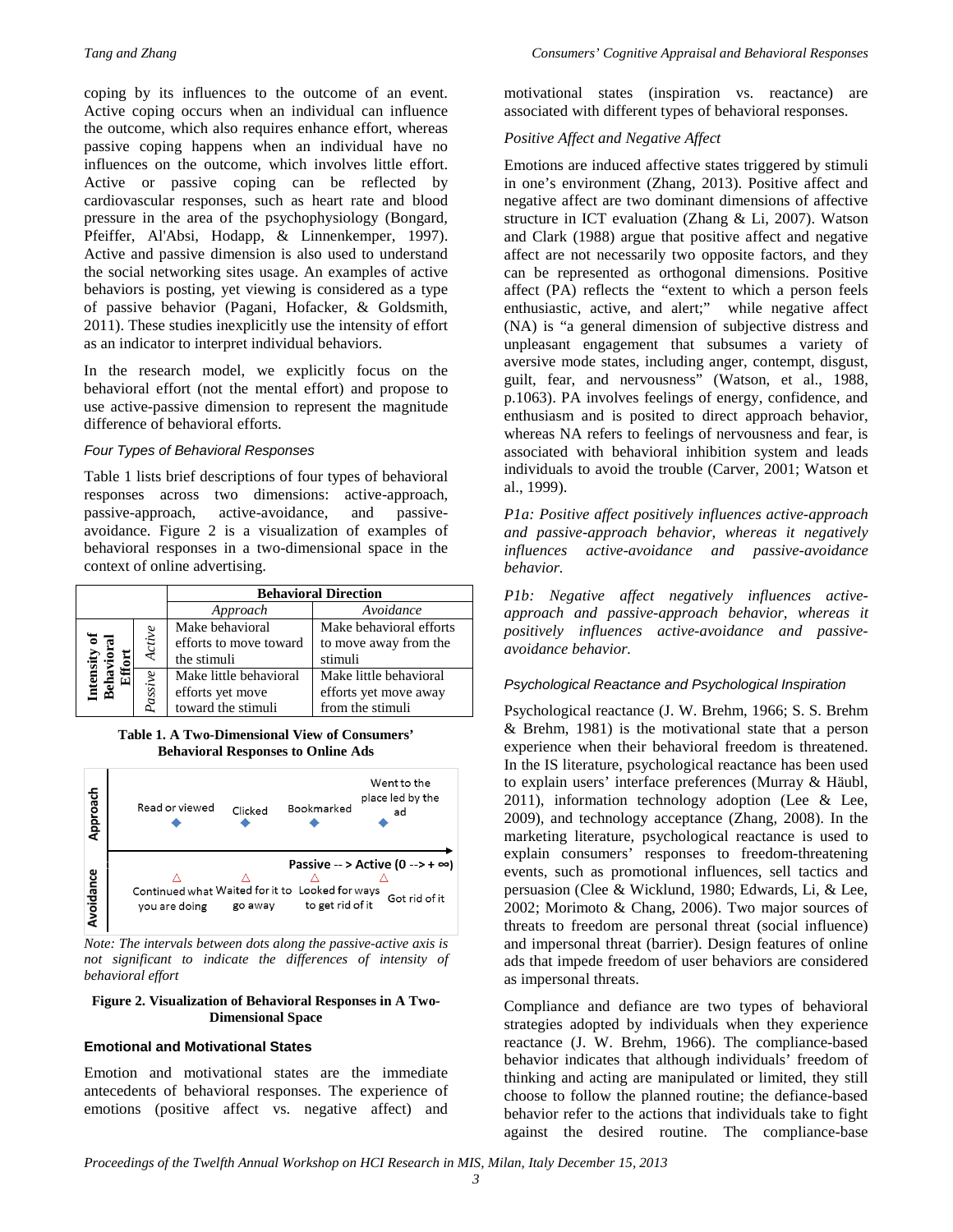behavioral strategy matches the passive-approach behavior in response to reactance-aroused situation, and the defiance-based behavior is consistent with the activeavoidance behavior.

*P2a: Psychological reactance positively influences active-avoidance behavior.* 

*P2b: Psychological reactance positively influences passive-approach behavior.* 

Unlike psychological reactance, psychological inspiration usually indicates the emergence of new possibilities that have not been recognized by a person. Inspiration is a motivational state evoked by a trigger (stimulus objects) and directed towards a target, which involves the energization and direction of behavior (Thrash & Elliot, 2003). Inspiration is conceptualized as having three core characteristics: 1) transcendence; 2) evocation, and 3) motivation (Thrash & Elliot, 2003, 2004). Transcendence indicates the recognition of better possibilities; evocation refers to the fact that inspiration is evoked and not initiated; motivation represents the forward movement energized and directed by inspiration (Thrash, Elliot, Maruskin, & Cassidy, 2010). We argue that online advertisements are not always detrimental to consumers' online experience; instead, it is very likely that consumers are inspired by the online ads or surprisingly recognize some opportunities or values. For instance, online ads promoting charity or non-profit groups can be inspirational to some viewers, who may follow those ads.

*P3: Psychological inspiration positively influences activeapproach behavior.*

#### **Perceived Gain/Loss**

The primary appraisal is an individual's assessment of expected consequences of an encounter (Beaudry & Pinsonneault, 2005). Lazarus and Folkman (1984) summarize three types of primary appraisal outcomes, which are irrelevant, benign-positive, and stressful. The irrelevant encounters can easily fade away, because people do not even care about them. The other two types of appraisal outcomes represent distinct influences an encounter can have on a person. Gain and loss, materially, psychologically, or socially, represent essential differences between positive and negative appraisal outcomes. Perceived gain and perceived loss are constructed as consumers' perceptions of two major cognitive appraisal outcomes when encountering with the online ads.

Perceived gain is the perception of benefits that an encounter can bring to satisfy certain personal needs. Consumers' assessment of gains from interacting with online ads can be the amount of resources (e.g., save time, save money) saved or the amount of resources that is unexpectedly received because of the ad encounter. Such a perception would act as some unexpected realization, thus consumers would have sense of inspiration. In

addition, thus a perception should lead to consumers' positive feelings. Therefore, we posit:

*P4a: Perceived gain has a positive effect on psychological inspiration.* 

*P4b: Perceived gain has a positive effect on positive affect.*

Perceive loss is the result of the cognitive appraisal of harm or threats that an encounter can lead to personal well-being. Consumers' estimation of threats of online ads reveals their assessment of the potential loss of resources, such as waste of time, invasion of privacy, interference with normal work and so on. Thus, we posit:

*P5a: Perceived loss has a positive effect on psychological reactance.*

*P5b: Perceived loss has a positive effect on negative affect.* 

## **Perceived Control**

According to the coping theory, the secondary appraisal is about what can be done by individuals to restore their psychological well-being. Beaudry and Pinsonneault (2005) outline three main objects of control appraisal in the context of IT events in working environment (work, self, and technology). Control over *work* refers to the degree to which users feel they have the autonomy over their jobs in response to IT events. Control over *self*  indicates users' beliefs of their abilities to adapt to the new working environment. Control over *technology* refers to users' feeling of their influences on the features or functionalities of technology. Consumers' interactions with online ads generally happen in the casual environment, so we choose to study control over *self* and control over *technology* in our research context.

In our research model, perceived behavioral control represents control over *self* in the context of encountering online ads; it is one's belief of his/ her ability to take actions in response to online ads. Perceived stimulus' controllability captures the aspect of control over *technology*; it represents consumers' perception of the extent to which the features or properties of encounters are controllable. We would like to clarify our annotation of the difference between perceived behavioral control and perceived stimulus' controllability. Perceived behavioral control focuses on individuals' belief of their capabilities of controlling the encounter; whereas perceived stimulus' controllability is the perception that properties of the encounters that are controllable. For instance, perceived behavioral control over moving a heavy desk is an individual's belief that he or she is capable of moving that desk. While perceived stimulus' controllability is an individual's perception that the desk has some features such as handles or wheels etc. that would allow him/her to move it.